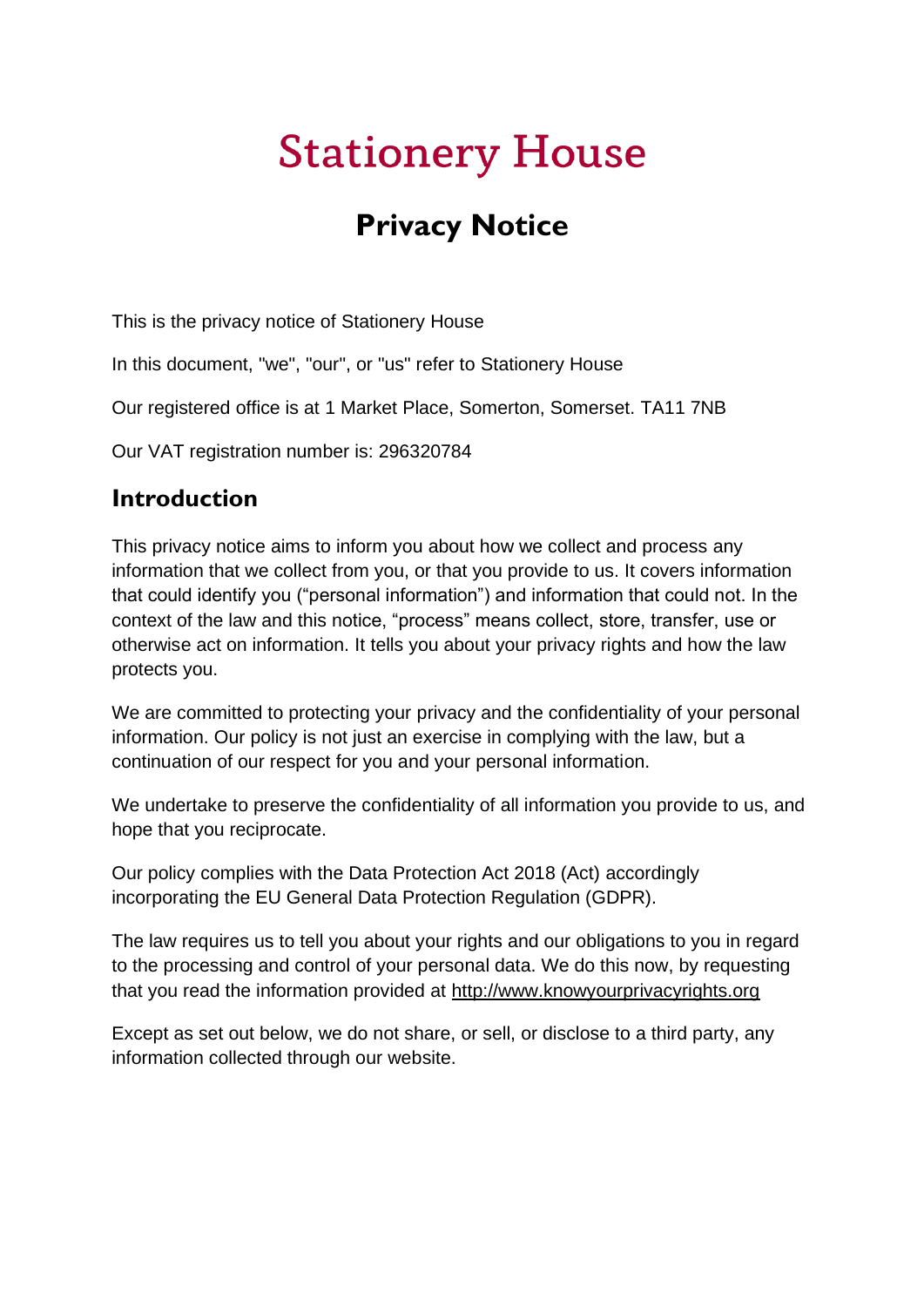#### **1. Data Protection Officer**

We have appointed a data protection officer (DPO) who is responsible for ensuring that our policy is followed.

If you have any questions about this privacy notice, including any requests to exercise your legal rights, please contact our DPO, Malcolm Adams at enquiries@stationeryhouse.co.uk

#### **2. Data we process**

We may collect, use, store and transfer different kinds of personal data about you. We have collated these into groups as follows:

Your identity includes information such as first name, last name, title, date of birth, and other identifiers that you may have provided at some time.

Your contact information includes information such as billing address, delivery address, email address, telephone numbers and any other information you have given to us for the purpose of communication or meeting.

Your financial data includes information such as your bank account and payment card details.

Transaction data includes details about payments or communications to and from you and information about products and services you have purchased from us.

Technical data includes your internet protocol (IP) address, browser type and version, time zone setting and location, browser plug-in types and versions, operating system and platform and other technology on the devices you use to access this website.

Marketing data includes your preferences in receiving marketing from us; communication preferences; responses and actions in relation to your use of our services.

We may aggregate anonymous data such as statistical or demographic data for any purpose. Anonymous data is data that does not identify you as an individual. Aggregated data may be derived from your personal data but is not considered personal information in law because it does not reveal your identity.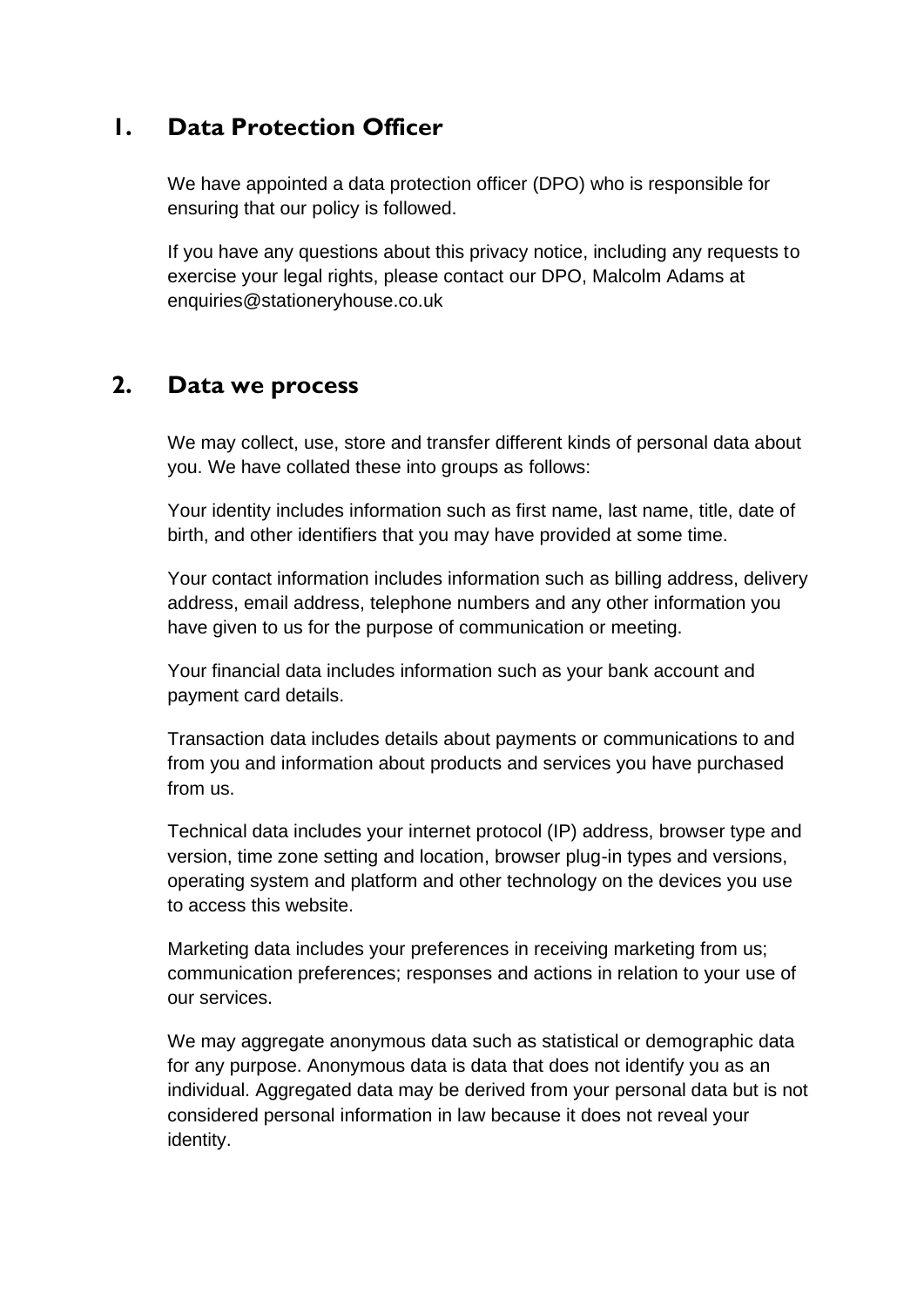For example, we may aggregate profile data to assess interest in a product or service.

However, if we combine or connect aggregated data with your personal information so that it can identify you in any way, we treat the combined data as personal information and it will be used in accordance with this privacy notice.

## **3. Special personal information**

Special personal information is data about your race or ethnicity, religious or philosophical beliefs, sex life, sexual orientation, political opinions, trade union membership, information about your health and genetic and biometric data.

It also includes information about criminal convictions and offences.

We do not collect any special personal information about you.

## **4. If you do not provide personal information we need**

Where we need to collect personal data by law, or under the terms of a contract we have with you, and you fail to provide that data when requested, we may not be able to perform that contract. In that case, we may have to stop providing a service to you. If so, we will notify you of this at the time.

## **The bases on which we process information about you**

The law requires us to determine under which of six defined bases we process different categories of your personal information, and to notify you of the basis for each category.

If a basis on which we process your personal information is no longer relevant then we shall immediately stop processing your data.

If the basis changes then if required by law we shall notify you of the change and of any new basis under which we have determined that we can continue to process your information.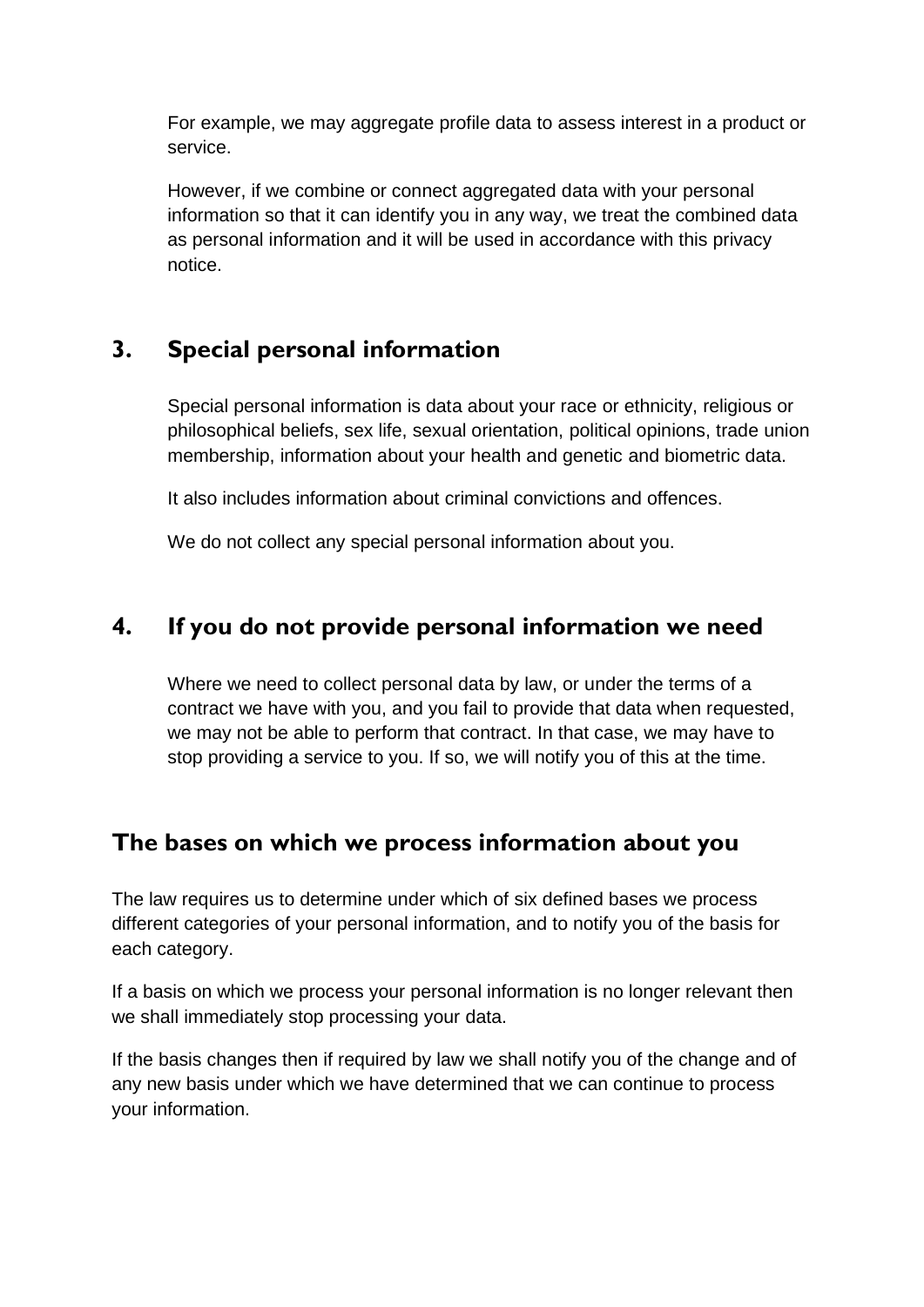## **5. Information we process because we have a contractual obligation with you**

When you create an account with us, buy a product or service from us, or provide your personal details through our website (or otherwise agree to our terms and conditions) a contract is formed between you and us.

In order to carry out our obligations under that contract we must process the information you give us. Some of this information may be personal information.

We may use it in order to:

- verify your identity for security purposes
- sell products to you
- provide you with our services
- provide you with suggestions and advice on products, services and how to obtain the most from using our website

We process this information on the basis there is a contract between us, or that you have requested we use the information before we enter into a legal contract.

We shall continue to process this information until the contract between us ends or is terminated by either party under the terms of the contract.

#### **6. Information we process with your consent**

Through certain actions when otherwise there is no contractual relationship between us, such as when you browse our website or ask us to provide you more information about our business, including our products and services, you provide your consent to us to process information that may be personal information.

Wherever possible, we aim to obtain your explicit consent to process this information, for example, by asking you to agree to our use of cookies.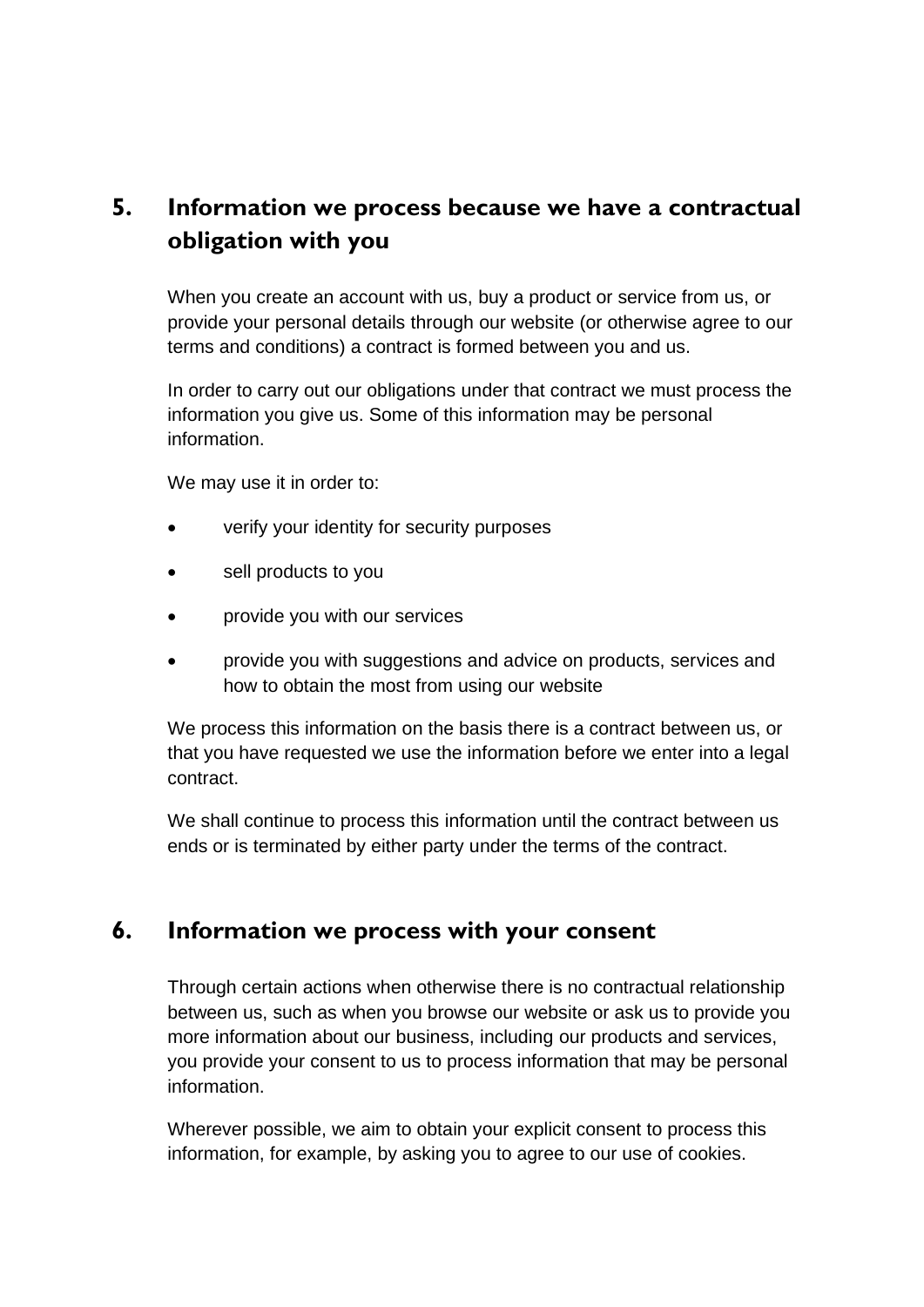We continue to process your information on this basis until you withdraw your consent or it can be reasonably assumed that your consent no longer exists.

You may withdraw your consent at any time by instructing us by email at enquiries@stationeryhouse.co.uk or via our website. However, if you do so, you may not be able to use our website or our services further.

## **7. Information we process for the purposes of legitimate interests**

We may process information on the basis there is a legitimate interest, either to you or to us, of doing so.

Where we process your information on this basis, we do after having given careful consideration to:

- whether the same objective could be achieved through other means
- whether processing (or not processing) might cause you harm
- whether you would expect us to process your data, and whether you would, in the round, consider it reasonable to do so

For example, we may process your data on this basis for the purposes of:

- record-keeping for the proper and necessary administration of our business.
- responding to unsolicited communication from you to which we believe you would expect a response
- protecting and asserting the legal rights of any party
- insuring against or obtaining professional advice that is required to manage business risk
- protecting your interests where we believe we have a duty to do so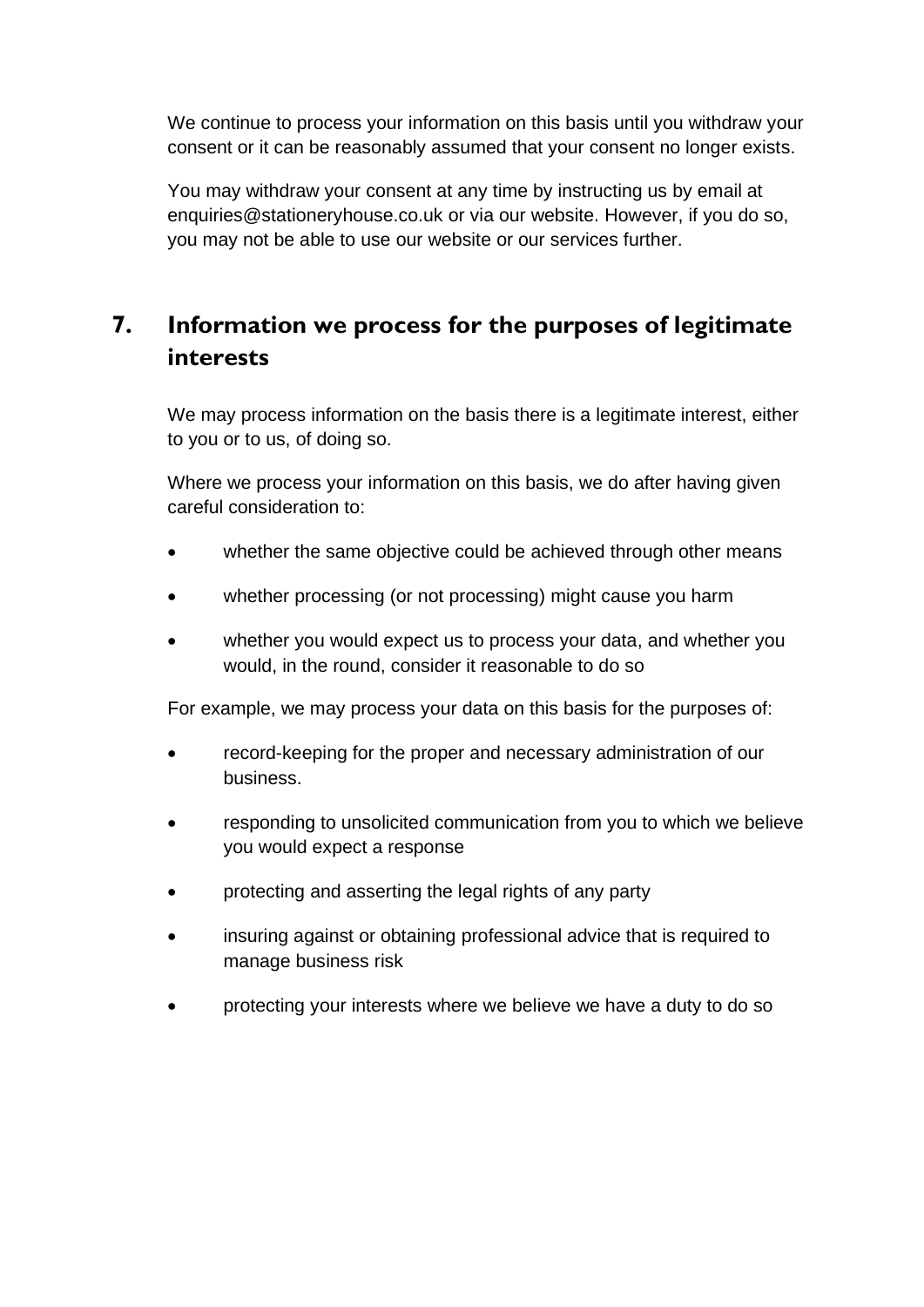## **8. Information we process because we have a legal obligation**

Sometimes, we must process your information in order to comply with a statutory obligation.

For example, we may be required to give information to legal authorities if they so request or if they have the proper authorisation such as a search warrant or court order.

This may include your personal information.

## **Specific uses of information you provide to us**

## **9. Information provided on the understanding that it will be shared with a third party**

Our social media pages allow you to post information with a view to that information being read, copied, downloaded, or used by other people.

Examples include:

- posting a message our social media pages
- tagging an image
- clicking on an icon next to another visitor's message to convey your agreement, disagreement or thanks

In posting personal information, it is up to you to satisfy yourself about the privacy level of every person who might use it.

We do not specifically use this information except to allow it to be displayed or shared.

We do store it, and we reserve a right to use it in the future in any way we decide.

Once your information enters the public domain, we have no control over what any individual third party may do with it. We accept no responsibility for their actions at any time.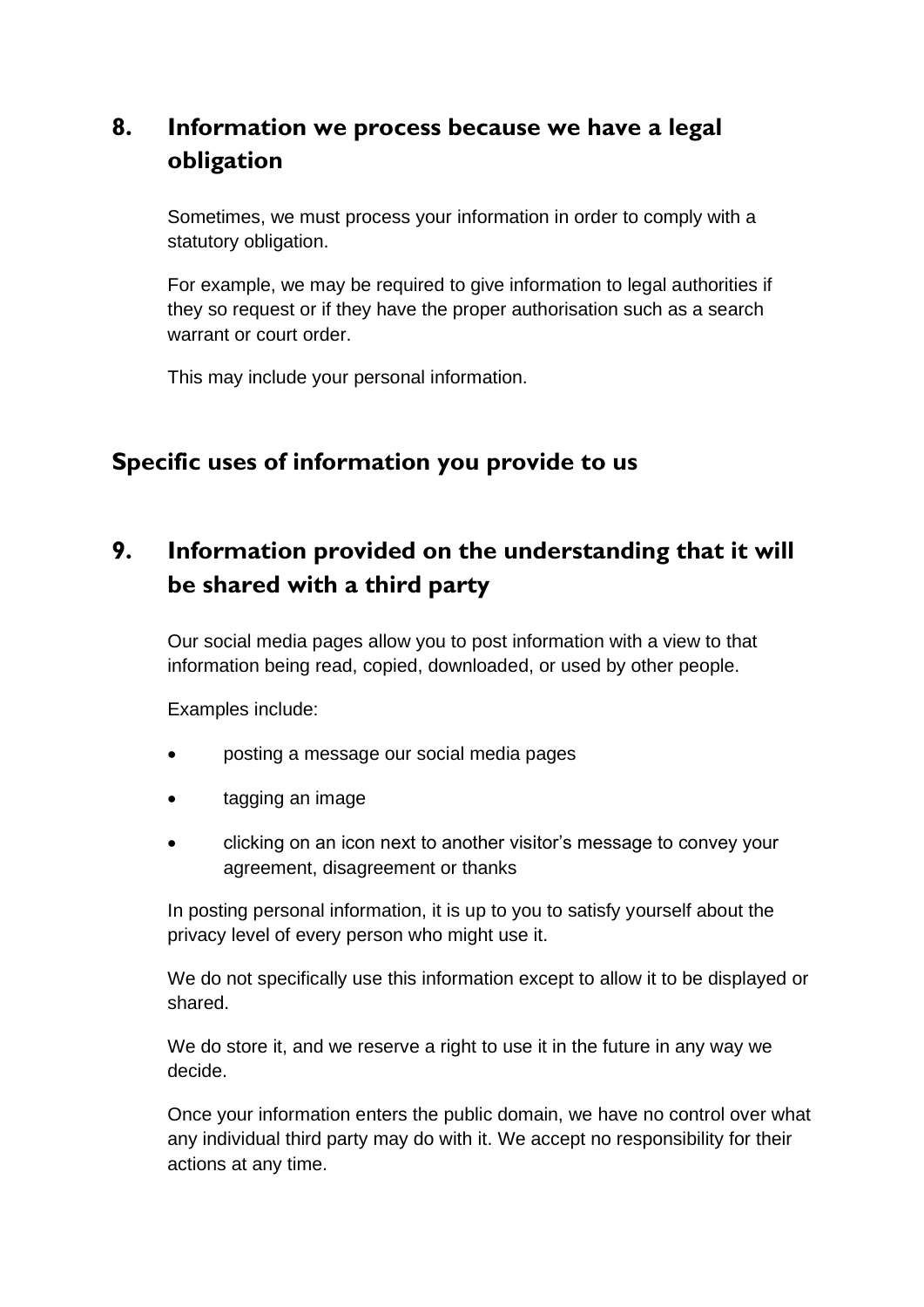Provided your request is reasonable and there is no legal basis for us to retain it, then at our discretion we may agree to your request to delete personal information that you have posted. You can make a request by contacting us at enquiries@stationeryhouse.co.uk

## **10. Complaints regarding content on our social media pages**

We attempt to moderate user generated content, but we are not always able to do so as soon as that content is published.

If you complain about any of the content on our social media pages, we shall investigate your complaint.

If we feel it is justified or if we believe the law requires us to do so, we shall remove the content while we investigate.

Free speech is a fundamental right, so we have to make a judgment as to whose right will be obstructed: yours, or that of the person who posted the content that offends you.

If we think your complaint is vexatious or without any basis, we shall not correspond with you about it.

## **11. Complaints regarding content on our website**

If you complain about any of the content on our website, we shall investigate your complaint.

If we feel it is justified or if we believe the law requires us to do so, we shall remove the content while we investigate.

If we think your complaint is vexatious or without any basis, we shall not correspond with you about it.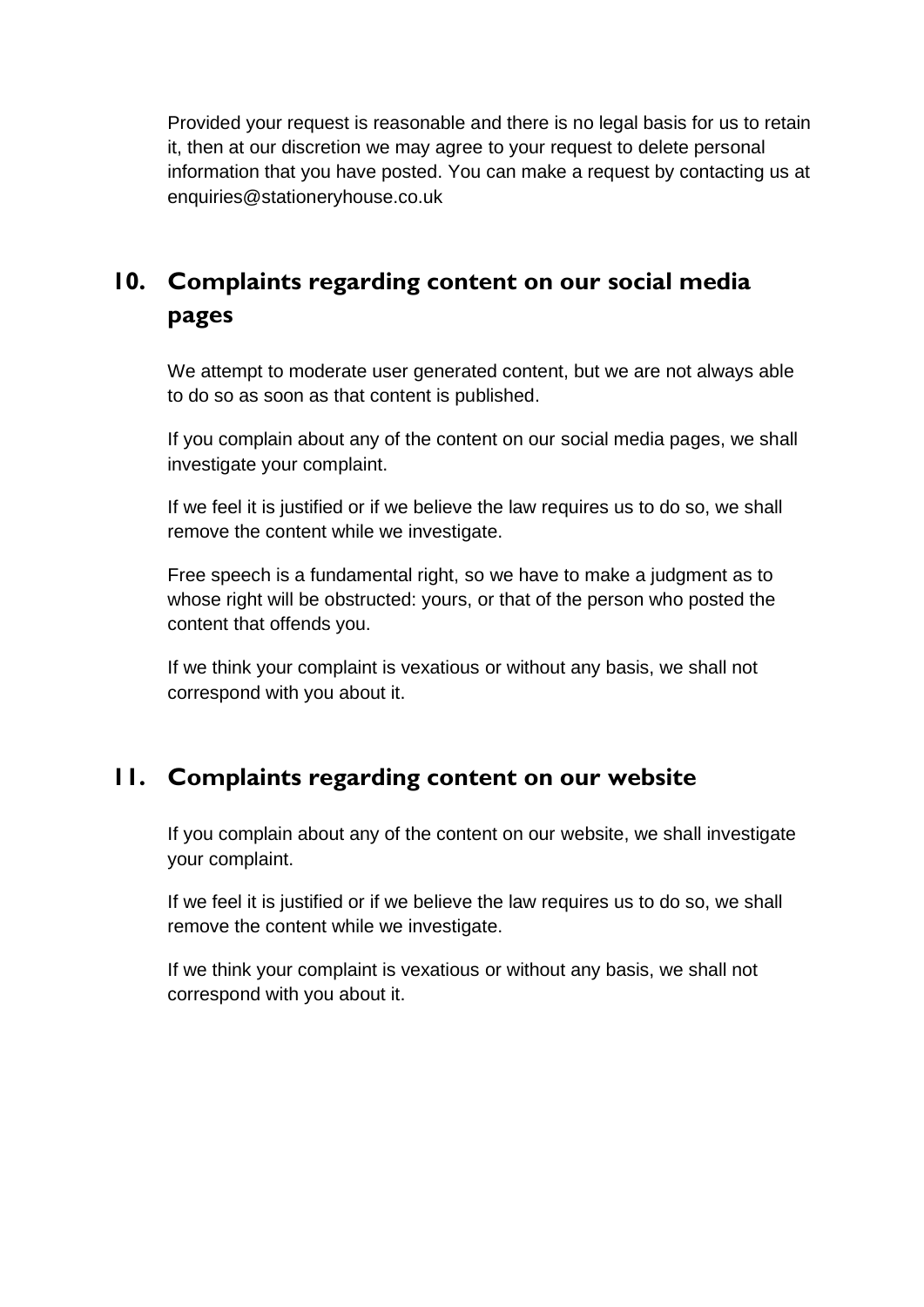## **12. Information relating to your method of payment**

We store information about your debit or credit card or other means of payment when you first provide it to us.

We also store it to help us prevent fraud.

We take the following measures to protect your payment information:

- We keep your payment information encrypted on our servers.
- We do not keep all your payment information so as:
	- a) to prevent the possibility of our duplicating a transaction without a new instruction from you;
	- b) to prevent any other third party from carrying out a transaction without your consent
- Access to your payment information is restricted to authorised staff only.
- If we ask you questions about your payment information, we only show partial detail, so that you can identify the means of payment to which we refer.

We automatically delete your payment information after 60 days

## **13. Job application and employment**

If you send us information in connection with a job application, we may keep it for up to three years in case we decide to contact you at a later date.

If we employ you, we collect information about you and your work from time to time throughout the period of your employment. This information will be used only for purposes directly relevant to your employment. After your employment has ended, we will keep your file for six years before destroying or deleting it.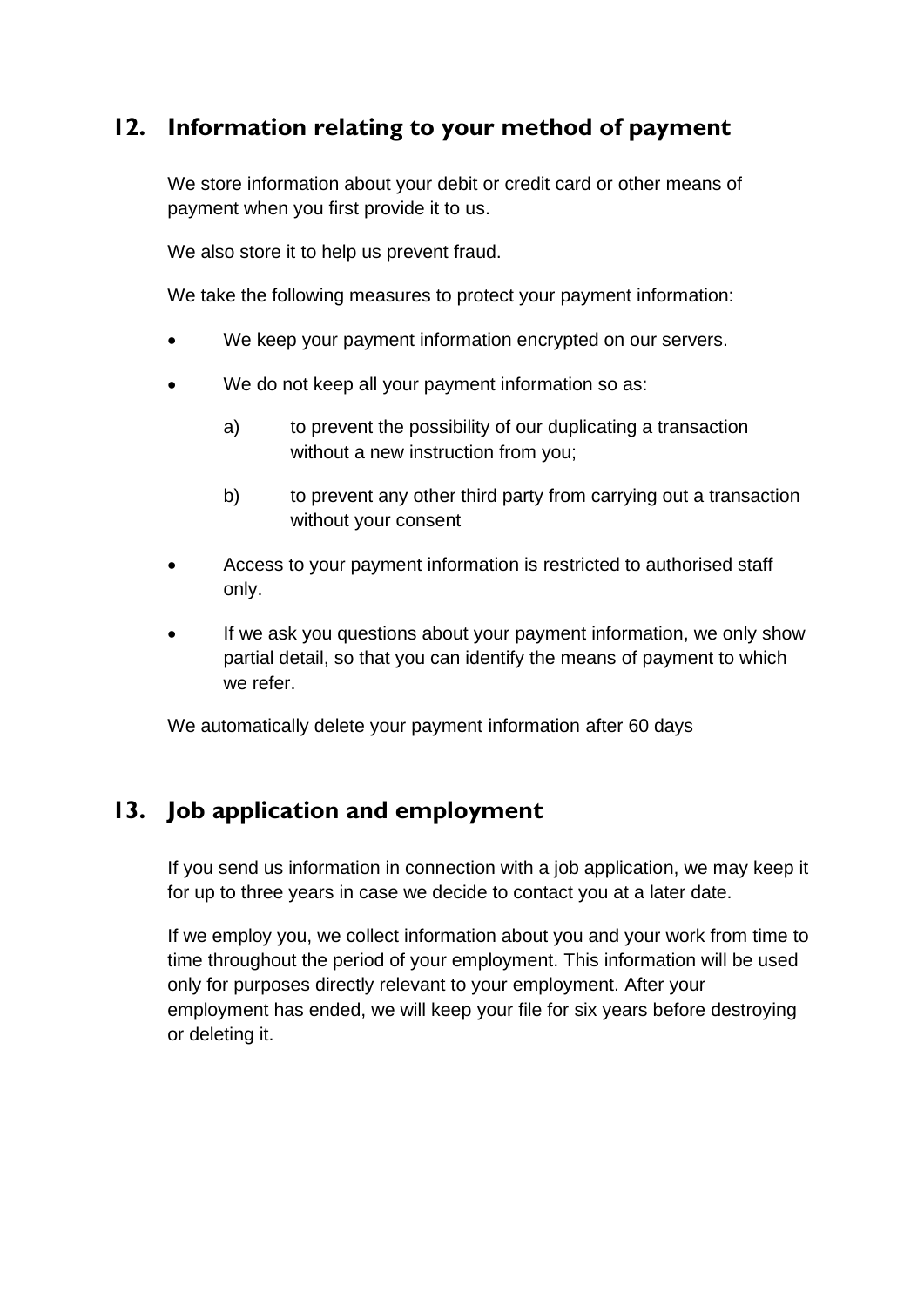## **14. Communicating with us**

When you contact us, whether by telephone, through our website or social media pages, or by e-mail, we collect the data you have given to us in order to reply with the information you need.

We record your request and our reply in order to increase the efficiency of our business.

We keep personally identifiable information associated with your message, such as your name and email address so as to be able to track our communications with you to provide a high quality service.

## **15. Complaining**

When we receive a complaint, we record all the information you have given to us.

We use that information to resolve your complaint.

If your complaint reasonably requires us to contact some other person, we may decide to give to that other person some of the information contained in your complaint. We do this as infrequently as possible, but it is a matter for our sole discretion as to whether we do give information, and if we do, what that information is.

We may also compile statistics showing information obtained from this source to assess the level of service we provide, but not in a way that could identify you or any other person.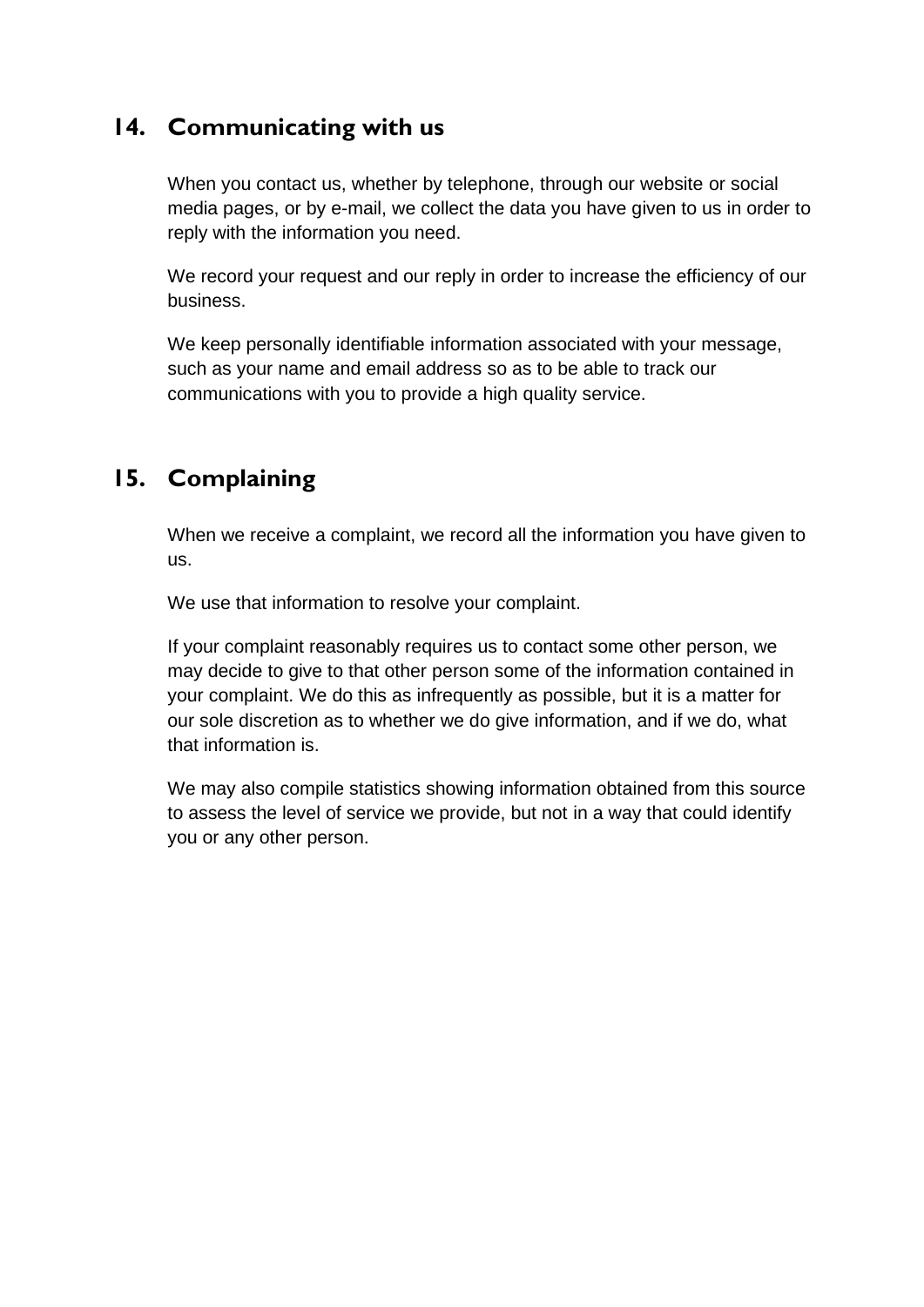## **Disclosure and sharing of your information**

#### **16. Information we obtain from third parties**

Although we do not disclose your personal information to any third party (except as set out in this notice), we sometimes receive data that is indirectly made up from your personal information from third parties whose services we use.

No such information is personally identifiable to you.

## **17. Credit reference**

To assist in combating fraud, we share information with credit reference agencies, so far as it relates to clients or customers who instruct their credit card issuer to cancel payment to us without having first provided an acceptable reason to us and given us the opportunity to refund their money.

## **18. Data may be processed outside the European Union**

Our websites are hosted in the United Kingdom.

We may also use outsourced services in countries outside the European Union from time to time in other aspects of our business.

Accordingly data obtained within the UK or any other country could be processed outside the European Union.

For example, some of the software our website uses may have been developed in the United States of America or in Australia.

We use the following safeguards with respect to data transferred outside the European Union:

the processor is within the same corporate group as our business or organisation and abides by the same binding corporate rules regarding data processing.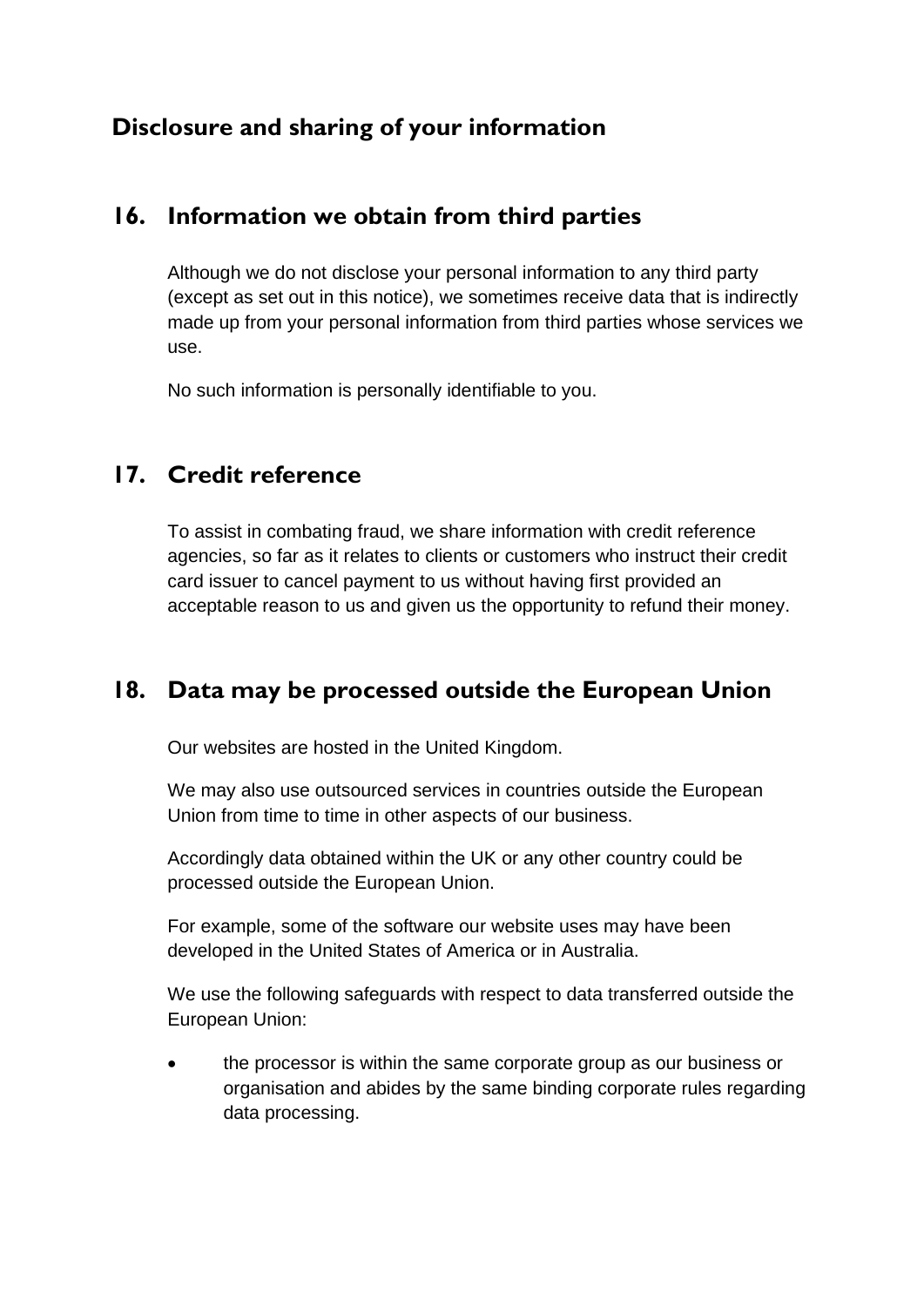- the data protection clauses in our contracts with data processors include transfer clauses written by or approved by a supervisory authority in the European Union.
- we comply with a code of conduct approved by a supervisory authority in the European Union.
- both our organisation and the processor are public authorities between whom there is either a legally binding agreement or administrative arrangements approved by a supervisory authority in the European Union relating to protection of your information.

#### **Control over your own information**

## **19. Your duty to inform us of changes**

It is important that the personal data we hold about you is accurate and current. Please keep us informed if your personal data changes.

## **20. Access to your personal information**

At any time you may review or update personally identifiable information that we hold about you, by emailing us at enquiries@stationeryhouse.co.uk or by telephone on (01458) 272438.

To obtain a copy of any information that is not provided on our website you should contact us to make that request.

After receiving the request, we will tell you when we expect to provide you with the information, and whether we require any fee for providing it to you.

## **21. Removal of your information**

If you wish us to remove personally identifiable information from our records, you should contact us to make your request.

This may limit the service we can provide to you.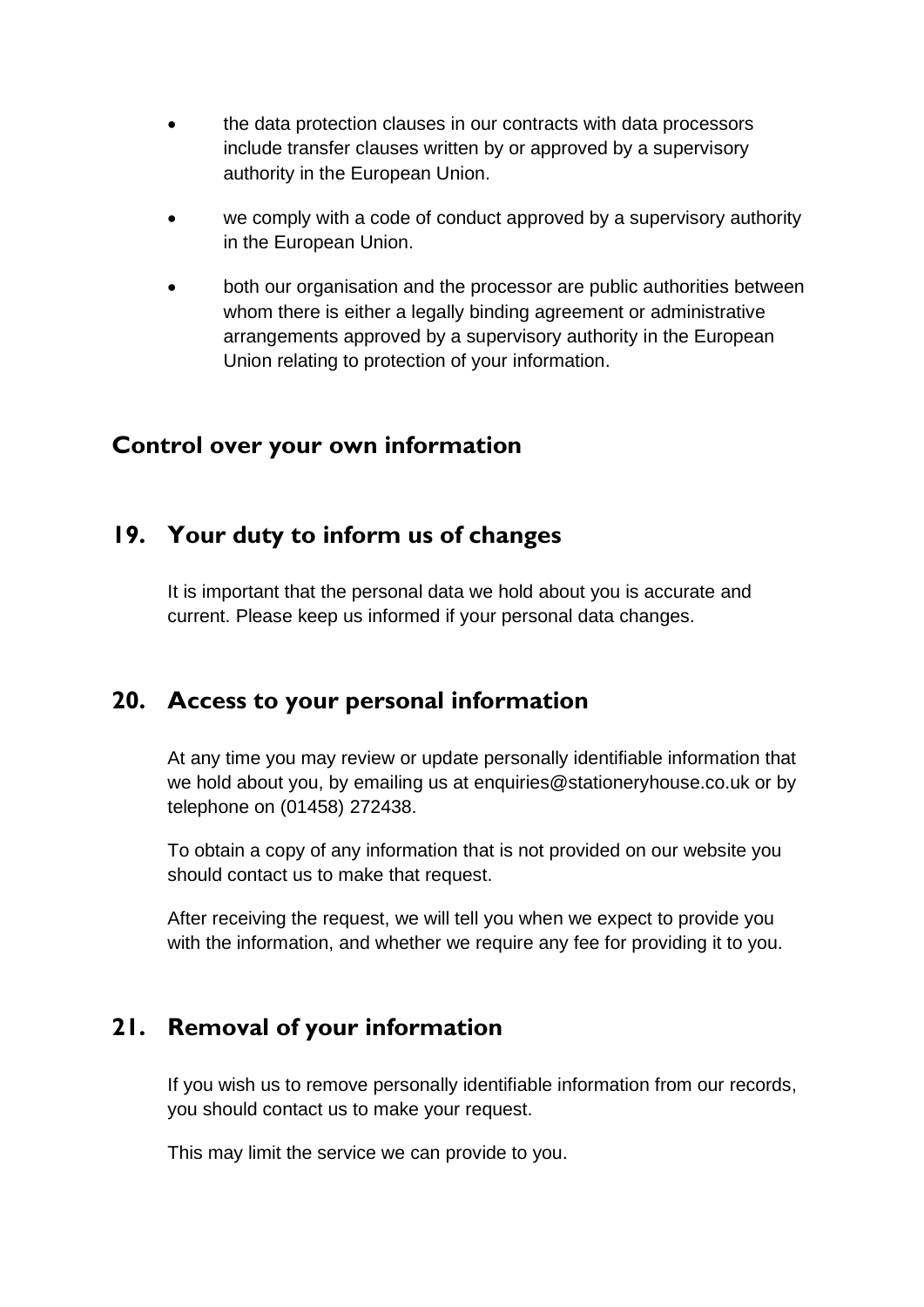#### **22. Verification of your information**

When we receive any request to access, edit or delete personal identifiable information we shall first take reasonable steps to verify your identity before granting you access or otherwise taking any action. This is important to safeguard your information.

#### **Other matters**

#### **23. Encryption of data sent between us**

We use Secure Sockets Layer (SSL) certificates to verify our identity to your browser and to encrypt any data you give us.

Whenever information is transferred between us, you can check that it is done so using SSL by looking for a closed padlock symbol or other trust mark in your browser's URL bar or toolbar.

### **24. How you can complain**

If you are not happy with our privacy policy or if you have any complaint then you should tell us.

You can email us at enquiries@stationeryhouse.co.uk, or telephone (01458) 272438. Alternatively you can contact us via our website.

If a dispute is not settled then we hope you will agree to attempt to resolve it by engaging in good faith with us in a process of mediation or arbitration.

If you are in any way dissatisfied about how we process your personal information, you have a right to lodge a complaint with the Information Commissioner's Office (ICO). This can be done at https://ico.org.uk/make-acomplaint/. We would, however, appreciate the opportunity to talk to you about your concern before you approach the ICO.